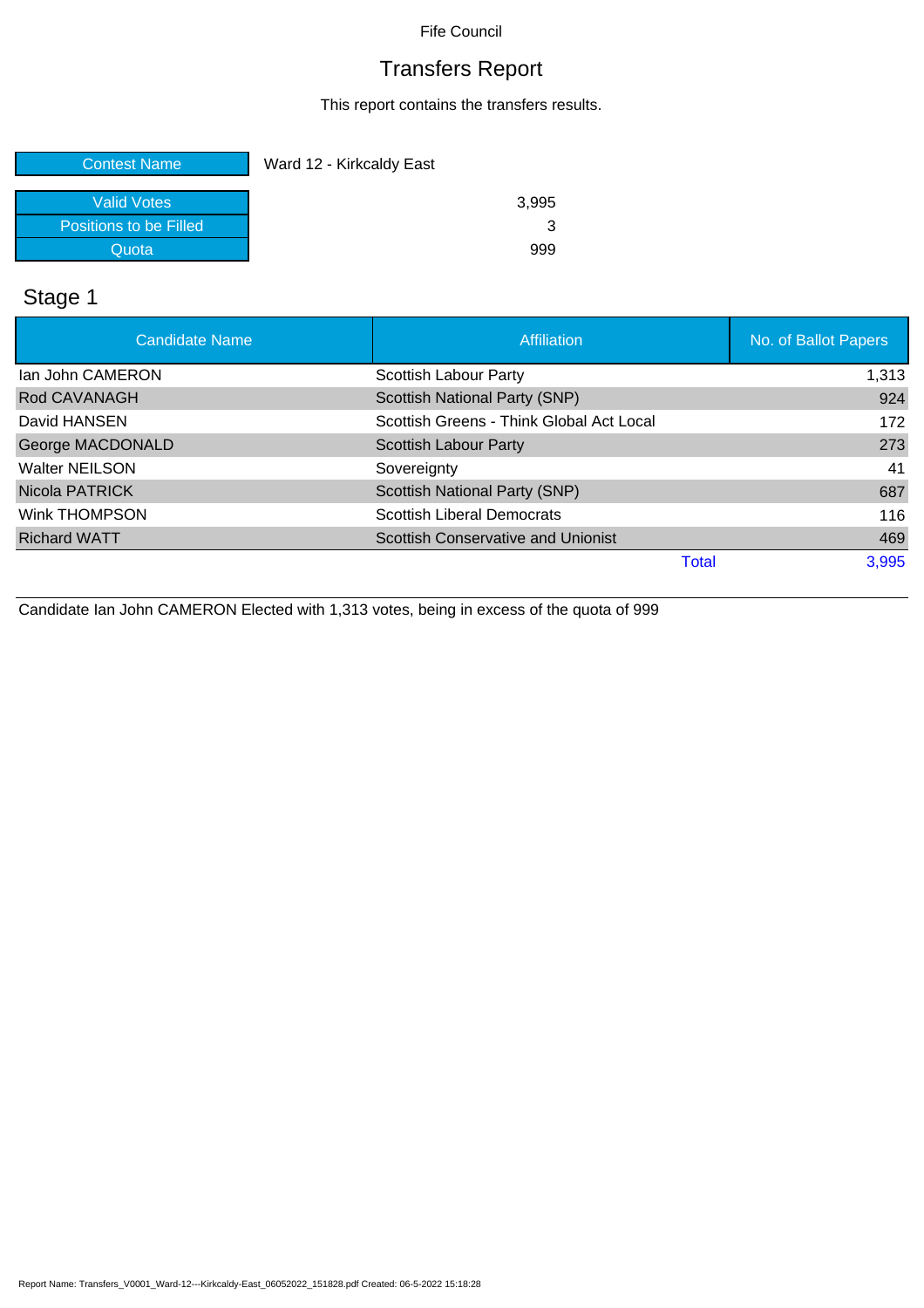# Transfers Report

This report contains the transfers results.

### Stage 2 - Surplus of Ian John CAMERON 314.00000

| Action                            | No. of Ballot<br><b>Papers</b> | <b>Transfer Value</b> | <b>Votes Transferred</b> |
|-----------------------------------|--------------------------------|-----------------------|--------------------------|
| <b>Transfer to Rod CAVANAGH</b>   | 84                             | 0.23914               | 20.08776                 |
| <b>Transfer to David HANSEN</b>   | 35                             | 0.23914               | 8.36990                  |
| Transfer to George MACDONALD      | 992                            | 0.23914               | 237.22688                |
| <b>Transfer to Walter NEILSON</b> | 10                             | 0.23914               | 2.39140                  |
| <b>Transfer to Nicola PATRICK</b> | 28                             | 0.23914               | 6.69592                  |
| Transfer to Wink THOMPSON         | 30                             | 0.23914               | 7.17420                  |
| Transfer to Richard WATT          | 29                             | 0.23914               | 6.93506                  |
|                                   |                                |                       |                          |
| No further preference             | 105                            | 0.23914               | 25.10970                 |
| Not transferred due to rounding   |                                |                       | 0.00918                  |
|                                   | <b>Total</b>                   |                       | 314.00000                |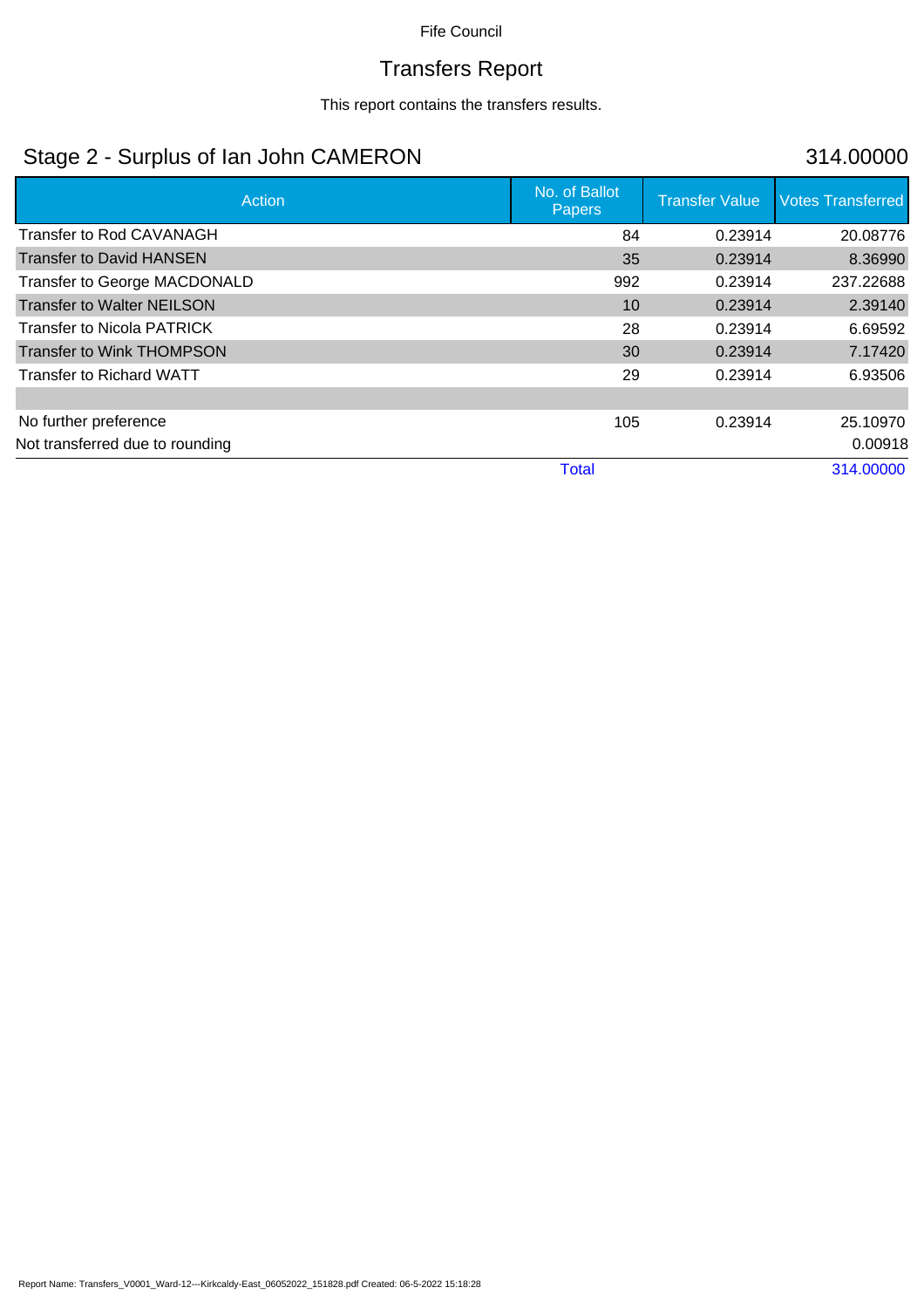# Transfers Report

This report contains the transfers results.

### Stage 3 - Exclusion of Walter NEILSON 43.39140

| Action                            | No. of Ballot<br><b>Papers</b> | <b>Transfer Value</b> | <b>Votes Transferred</b> |
|-----------------------------------|--------------------------------|-----------------------|--------------------------|
| Transfer to Rod CAVANAGH          | 6                              | 1.00000               | 6.00000                  |
| <b>Transfer to David HANSEN</b>   | 6                              | 1.00000               | 6.00000                  |
| Transfer to George MACDONALD      | 2                              | 1.00000               | 2.00000                  |
| <b>Transfer to Nicola PATRICK</b> | 3                              | 1.00000               | 3.00000                  |
| <b>Transfer to Wink THOMPSON</b>  | 10                             | 1.00000               | 10.00000                 |
| <b>Transfer to Richard WATT</b>   | $\overline{4}$                 | 1.00000               | 4.00000                  |
| Transfer to George MACDONALD      | $\overline{2}$                 | 0.23914               | 0.47828                  |
| <b>Transfer to Wink THOMPSON</b>  | 3                              | 0.23914               | 0.71742                  |
| <b>Transfer to Richard WATT</b>   |                                | 0.23914               | 0.23914                  |
|                                   |                                |                       |                          |
| No further preference             | 10                             | 1.00000               | 10.00000                 |
| No further preference             | 4                              | 0.23914               | 0.95656                  |
| Not transferred due to rounding   |                                |                       | 0.00000                  |
|                                   | <b>Total</b>                   |                       | 43.39140                 |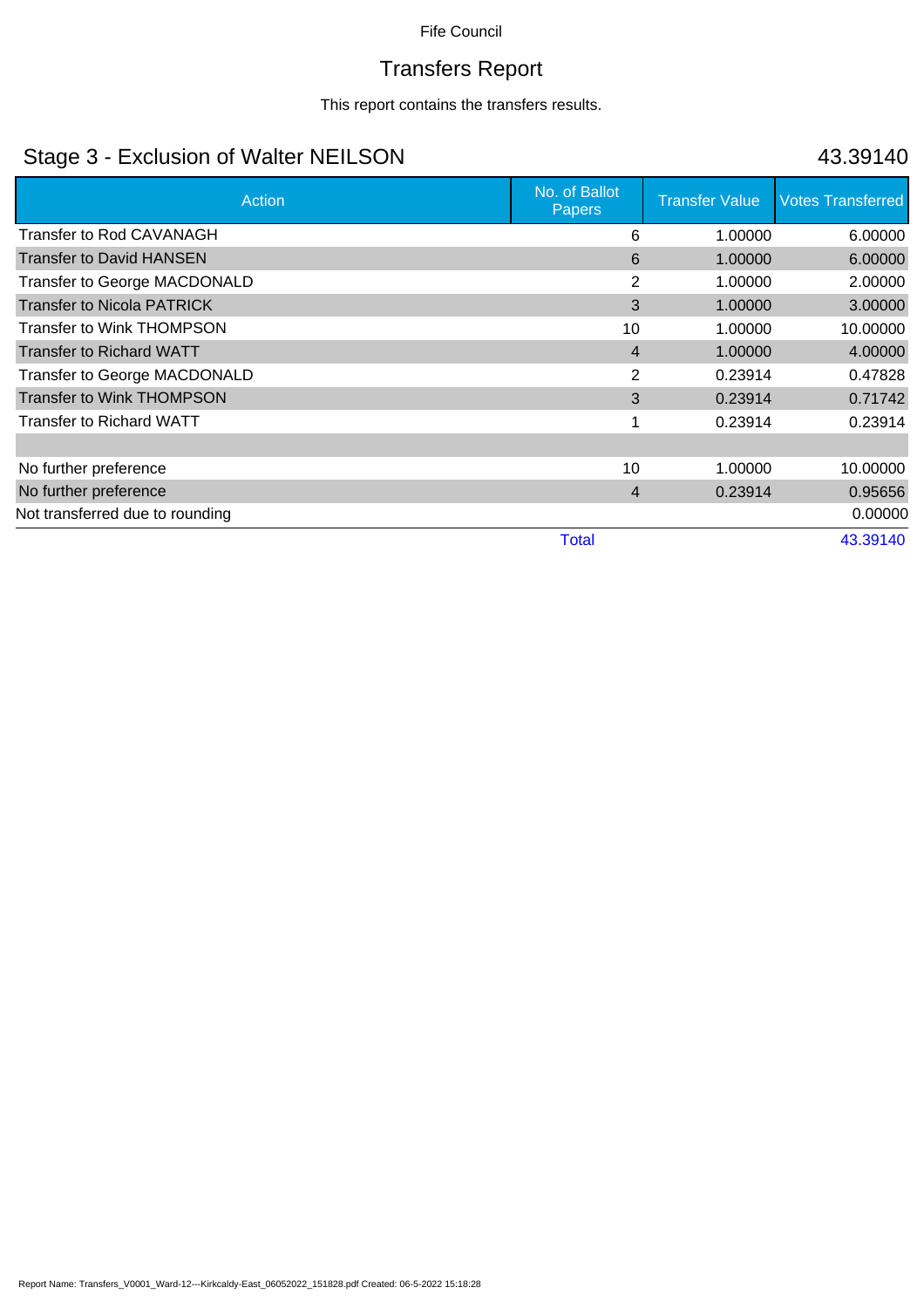# Transfers Report

This report contains the transfers results.

### Stage 4 - Exclusion of Wink THOMPSON 133.89162

| Action                              | No. of Ballot<br><b>Papers</b> | <b>Transfer Value</b> | <b>Votes Transferred</b> |
|-------------------------------------|--------------------------------|-----------------------|--------------------------|
| <b>Transfer to Rod CAVANAGH</b>     | 5                              | 1.00000               | 5.00000                  |
| <b>Transfer to David HANSEN</b>     | 24                             | 1.00000               | 24.00000                 |
| Transfer to George MACDONALD        | 23                             | 1.00000               | 23.00000                 |
| <b>Transfer to Nicola PATRICK</b>   | 5                              | 1.00000               | 5.00000                  |
| Transfer to Richard WATT            | 35                             | 1.00000               | 35.00000                 |
| <b>Transfer to David HANSEN</b>     | $\overline{4}$                 | 0.23914               | 0.95656                  |
| <b>Transfer to George MACDONALD</b> | 15                             | 0.23914               | 3.58710                  |
| <b>Transfer to Nicola PATRICK</b>   | $\overline{2}$                 | 0.23914               | 0.47828                  |
| <b>Transfer to Richard WATT</b>     | 7                              | 0.23914               | 1.67398                  |
|                                     |                                |                       |                          |
| No further preference               | 34                             | 1.00000               | 34.00000                 |
| No further preference               | 5                              | 0.23914               | 1.19570                  |
| Not transferred due to rounding     |                                |                       | 0.00000                  |
|                                     | <b>Total</b>                   |                       | 133.89162                |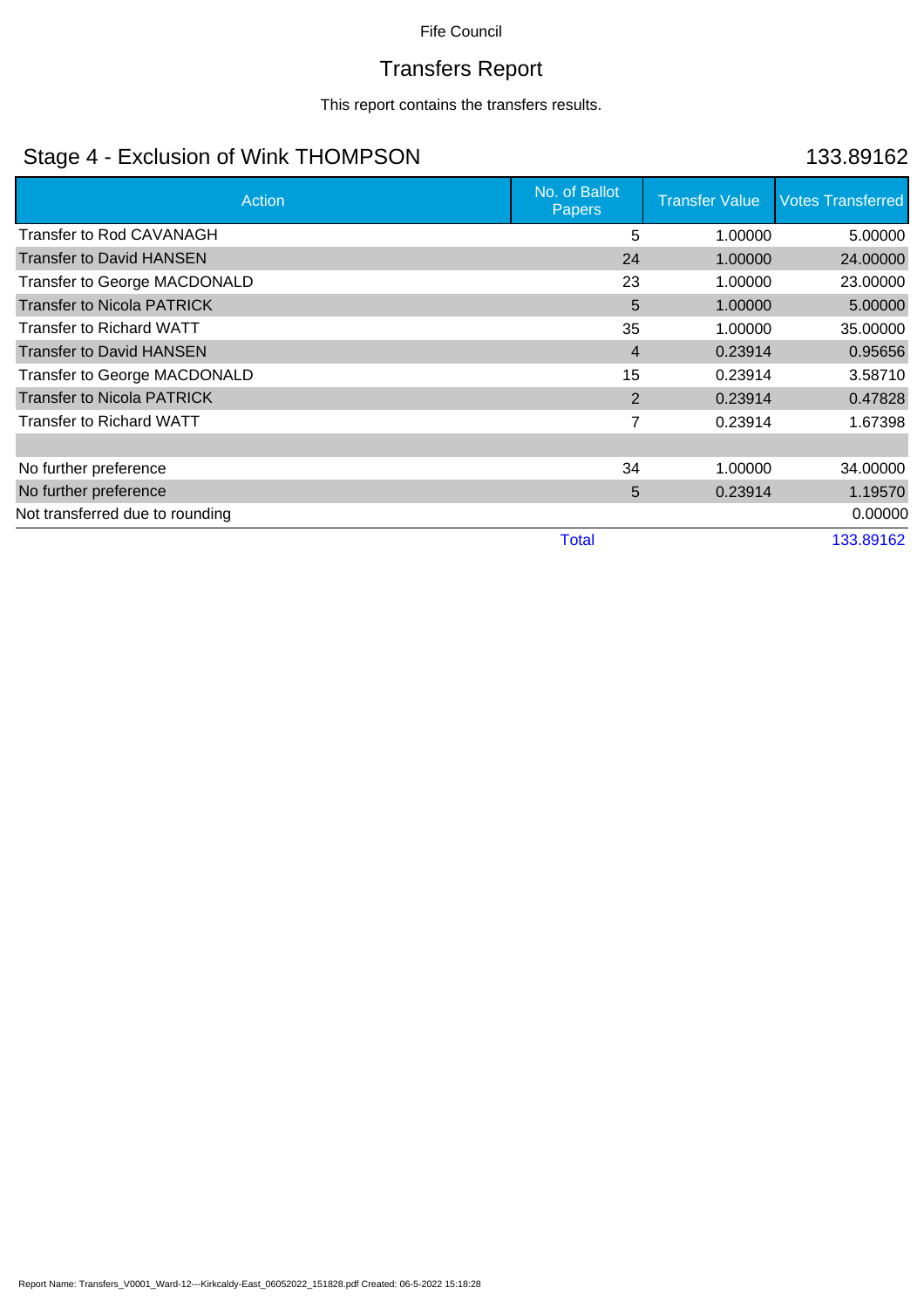# Transfers Report

This report contains the transfers results.

### Stage 5 - Exclusion of David HANSEN 211.32646

| <b>Action</b>                       | No. of Ballot<br><b>Papers</b> | <b>Transfer Value</b> | <b>Votes Transferred</b> |
|-------------------------------------|--------------------------------|-----------------------|--------------------------|
| Transfer to Rod CAVANAGH            | 55                             | 1.00000               | 55.00000                 |
| Transfer to George MACDONALD        | 36                             | 1.00000               | 36.00000                 |
| <b>Transfer to Nicola PATRICK</b>   | 69                             | 1.00000               | 69.00000                 |
| <b>Transfer to Richard WATT</b>     | $\overline{7}$                 | 1.00000               | 7.00000                  |
| <b>Transfer to Rod CAVANAGH</b>     | 5                              | 0.23914               | 1.19570                  |
| <b>Transfer to George MACDONALD</b> | 13                             | 0.23914               | 3.10882                  |
| <b>Transfer to Nicola PATRICK</b>   | 4                              | 0.23914               | 0.95656                  |
| <b>Transfer to Richard WATT</b>     | 3                              | 0.23914               | 0.71742                  |
|                                     |                                |                       |                          |
| No further preference               | 35                             | 1.00000               | 35.00000                 |
| No further preference               | 14                             | 0.23914               | 3.34796                  |
| Not transferred due to rounding     |                                |                       | 0.00000                  |
|                                     | <b>Total</b>                   |                       | 211.32646                |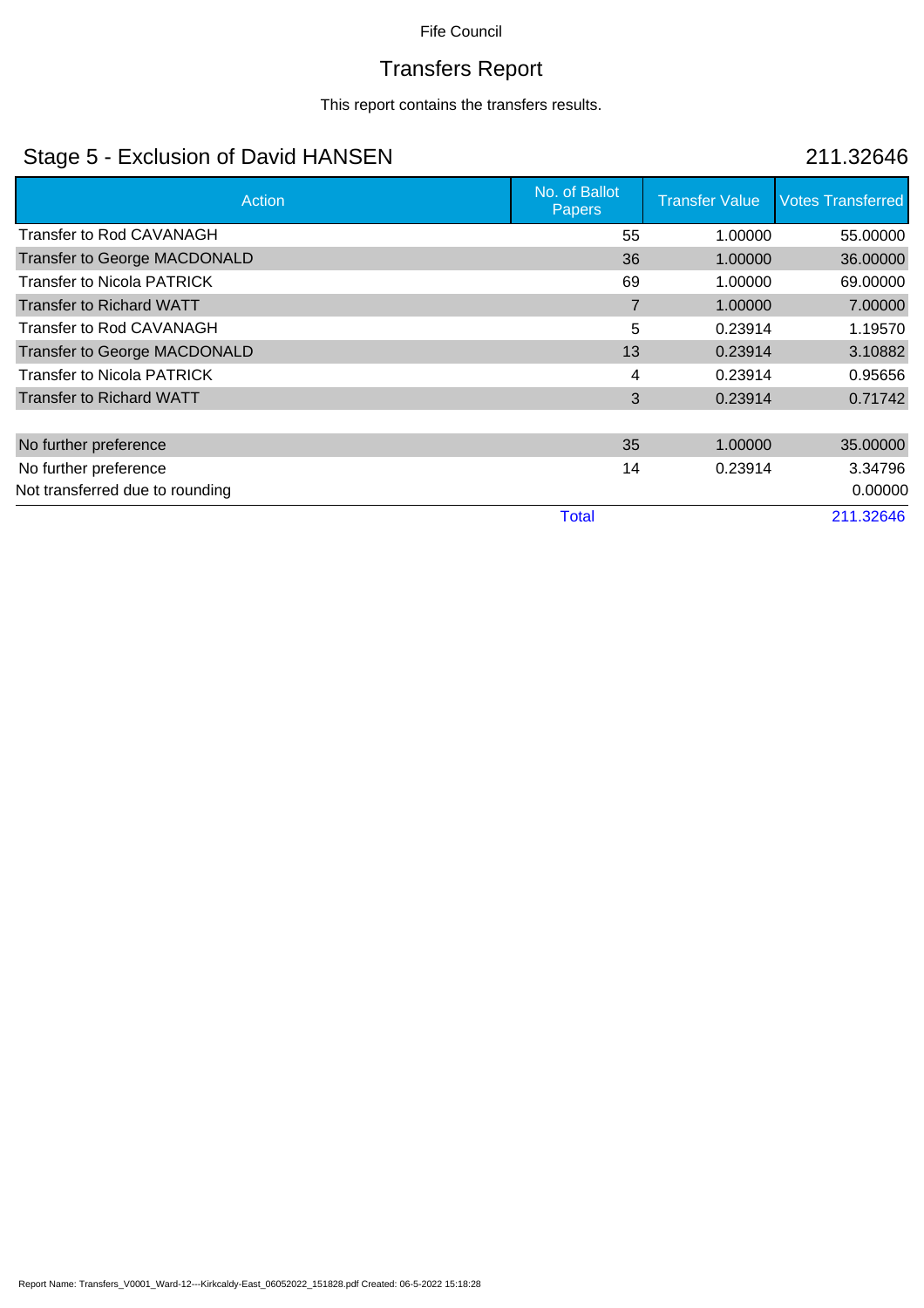# Transfers Report

This report contains the transfers results.

### Stage 6 - Surplus of Rod CAVANAGH 12.28346

| <b>Action</b>                     | No. of Ballot<br><b>Papers</b> |     | <b>Transfer Value</b> | <b>Votes Transferred</b> |
|-----------------------------------|--------------------------------|-----|-----------------------|--------------------------|
| <b>Transfer to Nicola PATRICK</b> |                                | 861 | 0.01214               | 10.45254                 |
| <b>Transfer to Nicola PATRICK</b> |                                | 20  | 0.00290               | 0.05800                  |
| No further preference             |                                | 79  | 0.01214               | 0.95906                  |
| No further preference             |                                | 32  | 0.00290               | 0.09280                  |
| Not transferred due to rounding   |                                |     |                       | 0.00676                  |
|                                   | <b>Total</b>                   |     |                       | 12.28346                 |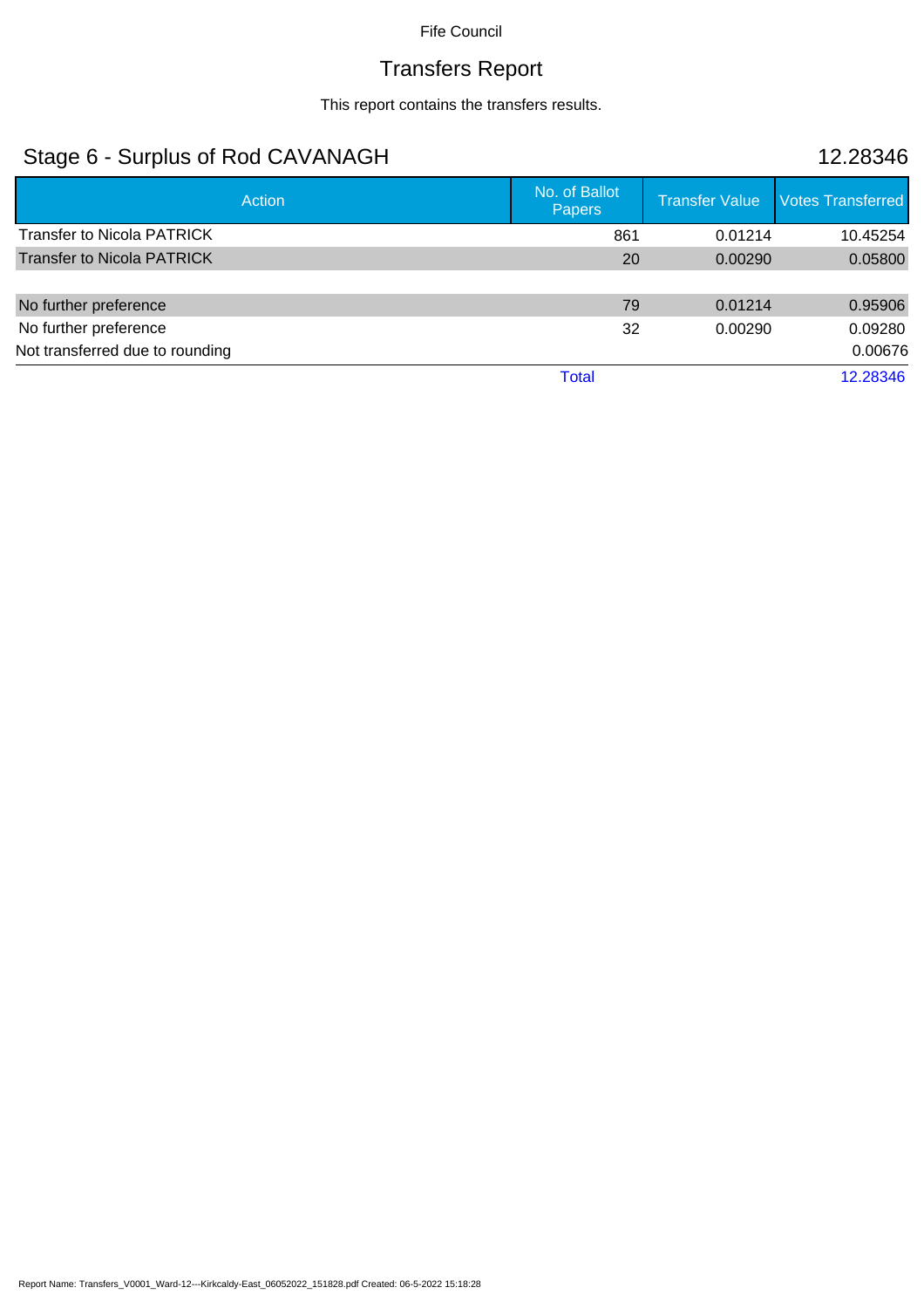# Transfers Report

This report contains the transfers results.

### Stage 7 - Exclusion of Richard WATT 524.58354

| Action                            | No. of Ballot<br>Papers | <b>Transfer Value</b> | <b>Votes Transferred</b> |
|-----------------------------------|-------------------------|-----------------------|--------------------------|
| Transfer to George MACDONALD      | 192                     | 1.00000               | 192.00000                |
| <b>Transfer to Nicola PATRICK</b> | 10                      | 1.00000               | 10.00000                 |
| Transfer to George MACDONALD      | 16                      | 0.23914               | 3.82624                  |
| <b>Transfer to Nicola PATRICK</b> | $\overline{4}$          | 0.23914               | 0.95656                  |
| <b>Transfer to Nicola PATRICK</b> |                         | 0.00290               | 0.00290                  |
|                                   |                         |                       |                          |
| No further preference             | 313                     | 1.00000               | 313.00000                |
| No further preference             | 20                      | 0.23914               | 4.78280                  |
| No further preference             |                         | 0.01214               | 0.01214                  |
| No further preference             |                         | 0.00290               | 0.00290                  |
| Not transferred due to rounding   |                         |                       | 0.00000                  |
|                                   | <b>Total</b>            |                       | 524.58354                |